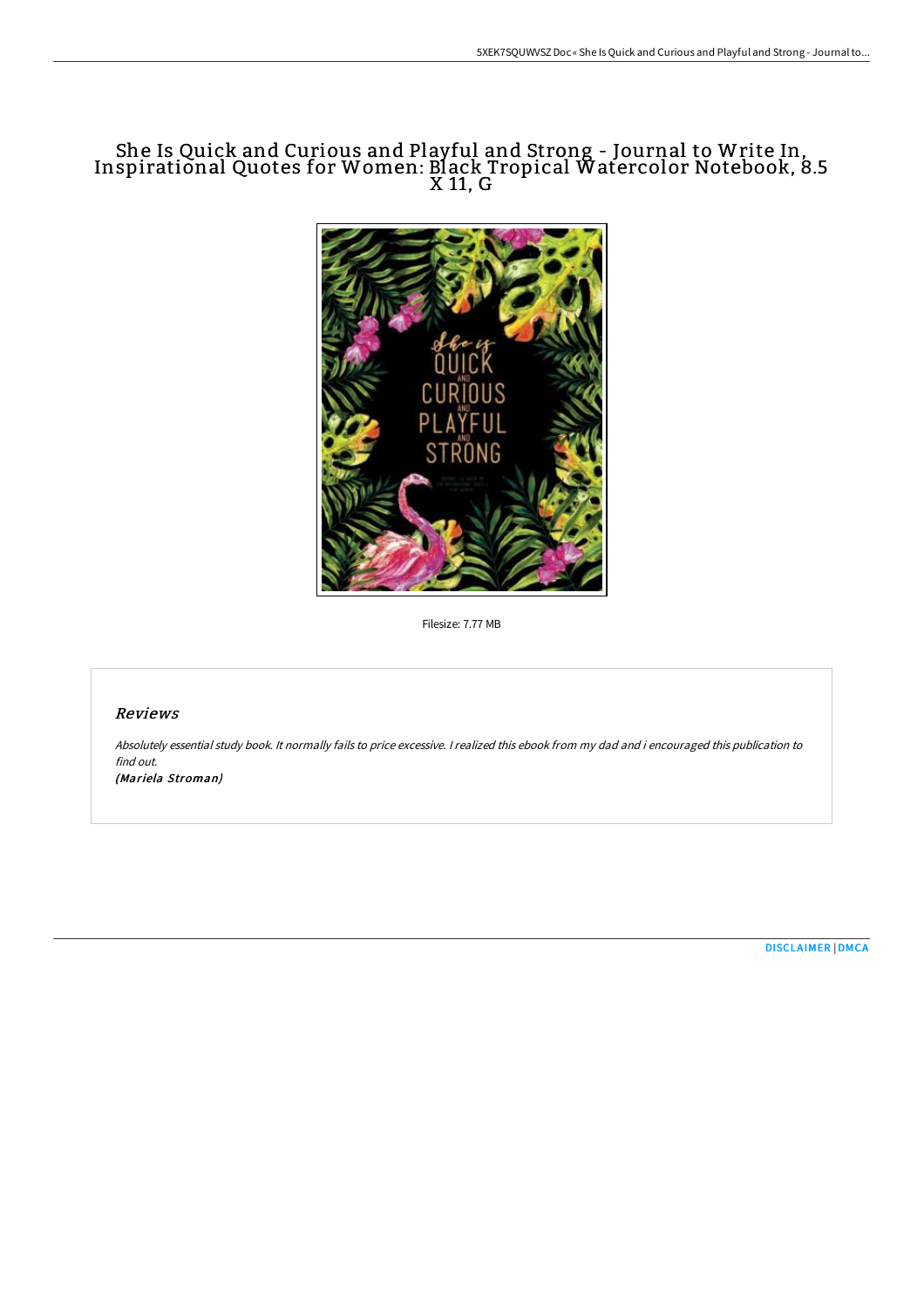## SHE IS QUICK AND CURIOUS AND PLAYFUL AND STRONG - JOURNAL TO WRITE IN, INSPIRATIONAL QUOTES FOR WOMEN: BLACK TROPICAL WATERCOLOR NOTEBOOK, 8.5 X 11, G



Createspace Independent Publishing Platform, 2017. PAP. Condition: New. New Book. Shipped from US within 10 to 14 business days. THIS BOOK IS PRINTED ON DEMAND. Established seller since 2000.

 $\ensuremath{\boxdot}$ Read She Is Quick and Curious and Playful and Strong - Journal to Write In, [Inspirational](http://bookera.tech/she-is-quick-and-curious-and-playful-and-strong-.html) Quotes for Women: Black Tropical Water color Notebook, 8.5 X 11, G Online

Download PDF She Is Quick and Curious and Playful and Strong - Journal to Write In, [Inspirational](http://bookera.tech/she-is-quick-and-curious-and-playful-and-strong-.html) Quotes for Women: Black Tropical Watercolor Notebook, 8.5 X 11, G